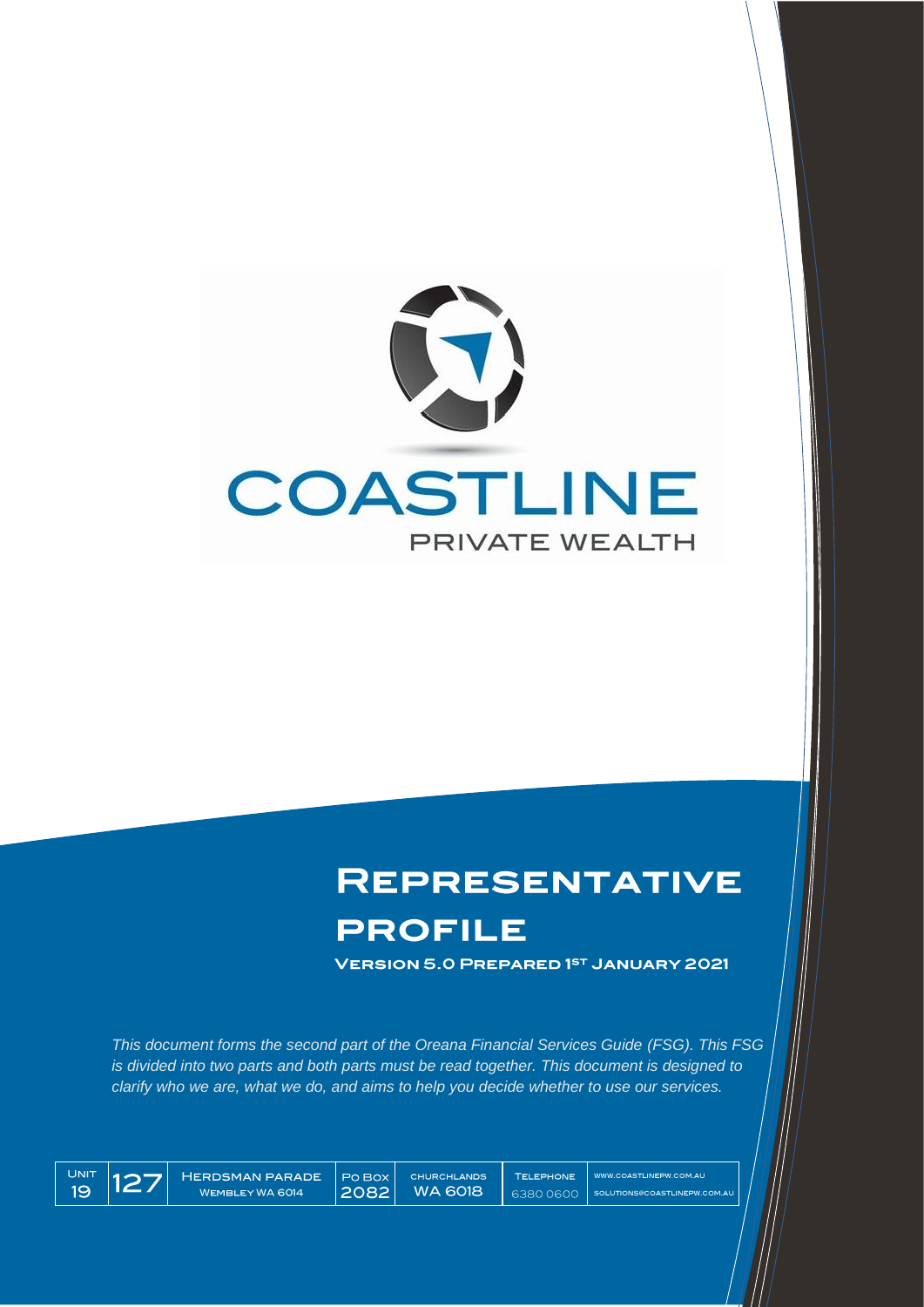## **WHO WE ARE**

Your financial advisors are Representatives of and offer services on behalf of Oreana Financial Services Pty Ltd, AFSL License No. 482234. Oreana Financial Services has authorised your advisers to provide you with this Financial Services Guide.

#### **Alastair Dieter Fink Joel David Sharp**

Authorised Representative No. 420354 Authorised Representative No. 420355

The Financial Services that the above financial advisors offer are provided by Coastline Private Wealth Pty Ltd ATF Coastline Private Wealth Unit Trust, ABN 66 809 844 332, trading as Coastline Private Wealth, Authorised Representative (AR) No. 420353.

Coastline Private Wealth specialises in providing advice to interesting people, including Professionals, Business Owners, Pre-Retirees and Retirees. Our range of services and advice are designed to help you get your financial affairs in order giving you the time to focus on what matters most. Oreana has authorised your advisor to provide you with this Financial Services Guide.

## **OUR ADVISERS**

## **Alastair Fink**

As a Director and Co-founder of Coastline Private Wealth, Alastair has over 22 years of experience in Investment Management and Financial Services. He is focused on educating you about investments that can meet your goals. Helping you understand the risks worth taking and avoiding the ones that are not.

Alastair draws on his extensive experience to provide a disciplined investment process to help you maximise your wealth, while mindful of protecting what you have worked hard to accumulate so far.

Alastair has the following qualifications:

- Bachelor of Commerce (Finance & Marketing)
- Graduate Diploma of Financial Planning
- Graduate Diploma of Applied Finance and Investment
- Associate member of the Financial Planning Association (FPA)

## **Joel Sharp**

As a Director and Co-Founder of Coastline Private Wealth, Joel has over 23 years of extensive experience in the Insurance and Financial Services. This has led to a passionate belief in the value of financial advice, specifically in the importance of securing your income today, tomorrow and for the ones you love.

It is this passion that drives Joel to work closely with you to ensure you are kept well informed and educated as to how your strategies will provide you with this peace of mind.

Joel has the following qualifications:

- Bachelor of Commerce (Finance & Banking)
- Graduate Diploma of Financial Planning
- Association of Financial Advisers (AFA)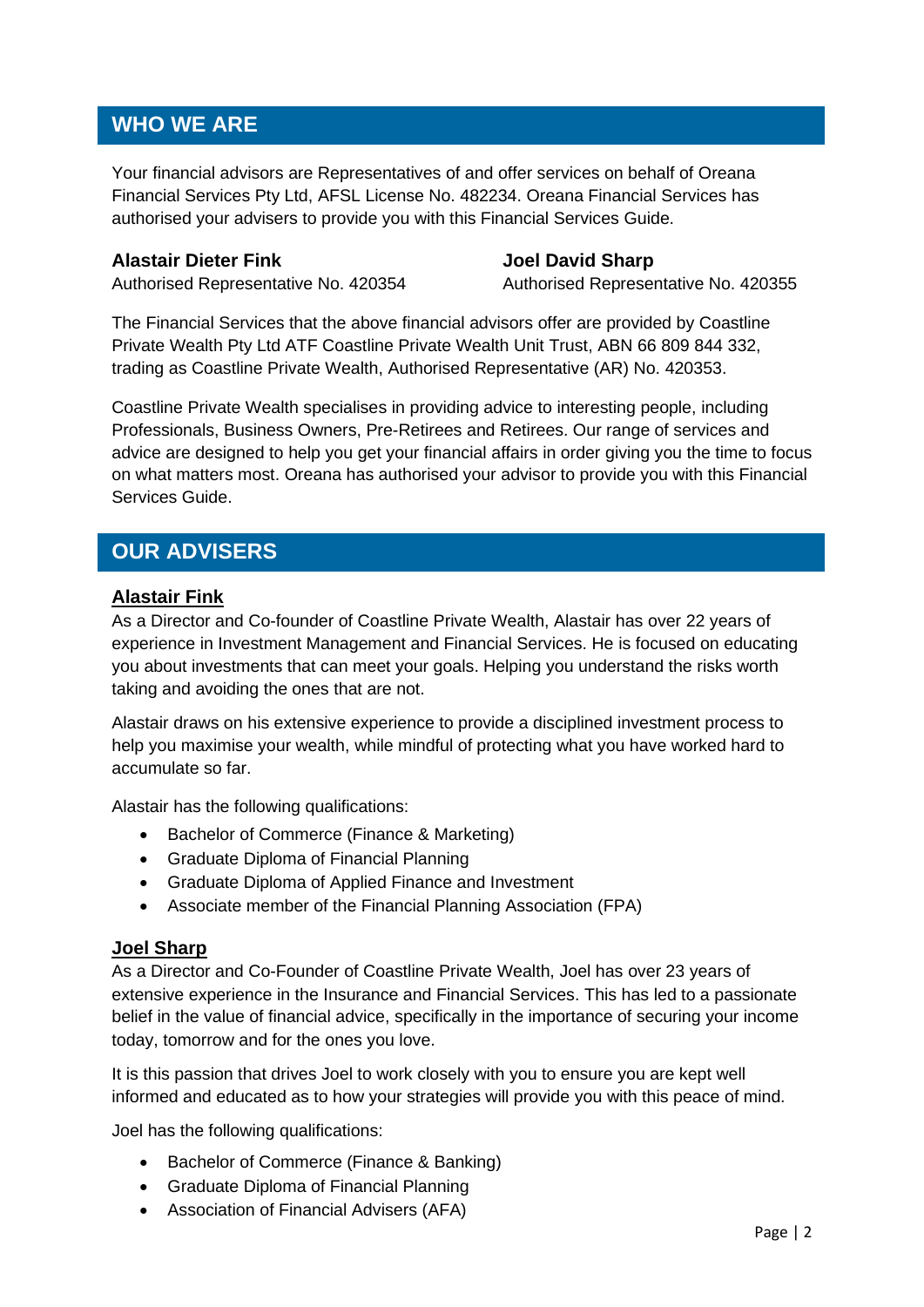## **WHAT WE DO**

Our role is to assist you in navigating the complex world of financial services in a language you can easily understand to enable you to make informed decisions along the way.

Our aim is to help you get your financial affairs in order giving you time to focus on what matters most.

By forging long term partnerships with our client community, we help them make smarter decisions about their time and money.



## **GETTING STARTED**

#### **The rule of 168.**

There are only 168 hours in the week, and you need to choose wisely where you spend them. By engaging our business to help you with your financial affairs we are confident you will have more time to spend doing things you like to do, with the people they enjoy spending time with, giving you the peace of mind that your financial affairs are being looked after by specialists in their field. Many of our clients are intellectually capable of managing their affairs themselves, but they simply choose not to.

## **Step 1**

#### *Initial Consultation*

Investing the time to get to know you, listening to your story and what is important to you.

## **Step 2**

## *Financial Roadmap Preparation*

Your Financial Roadmap will outline the state of your financial affairs right now, identify areas where we can add value to your current position and providing a fee for the work required.

## **Step 3**

#### **Development of Financial strategy**

Prioritising where to commence work we will outline our recommendations in a Statement of Advice to discuss, refine as well as assist implementing any changes required.

## **Step 4**

## **Progress meetings**

When it comes to achieving your financial goals, ongoing success requires accountability and the ability to assess an evolving landscape in order to make informed decisions to adjust your current course accordingly.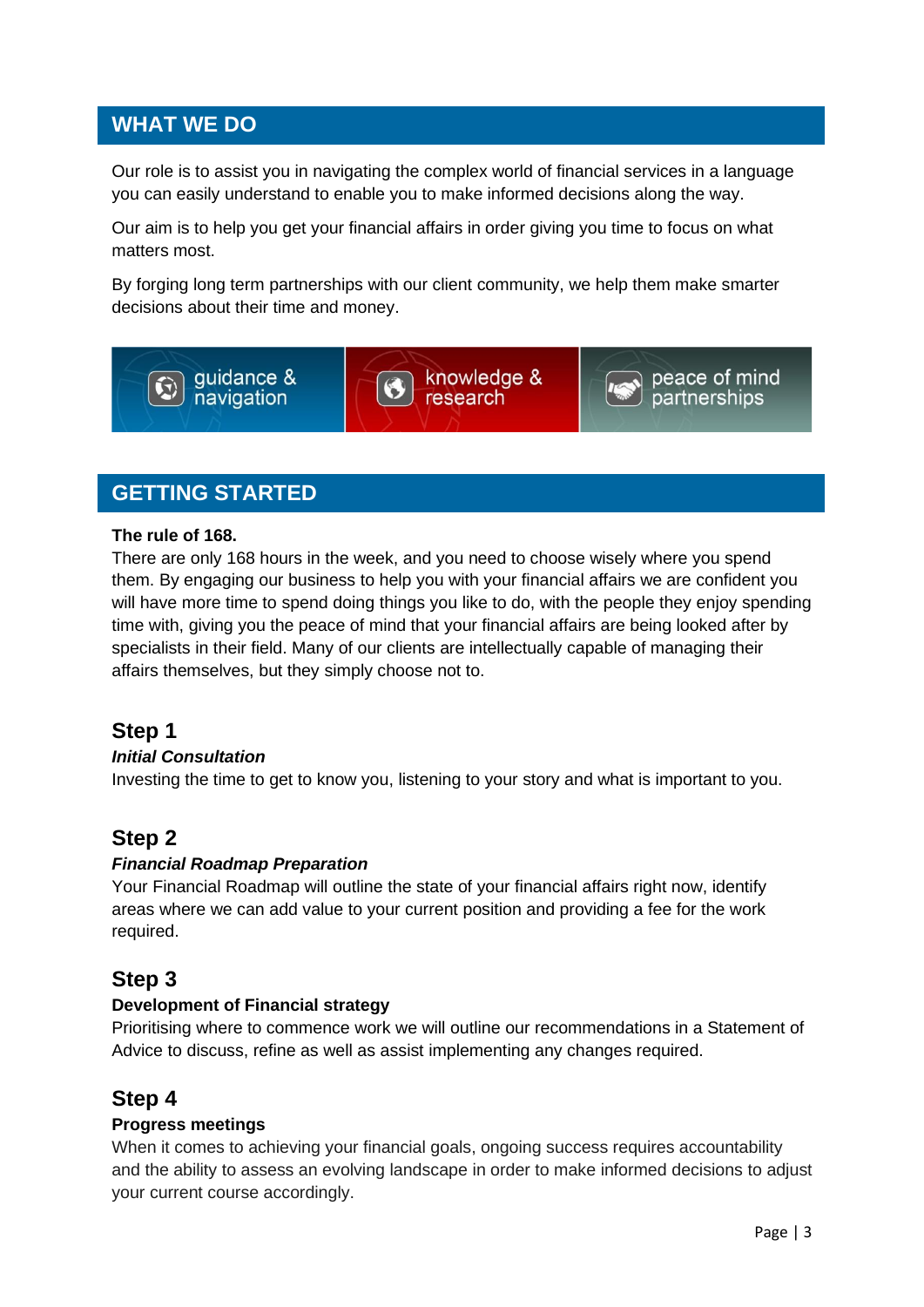## **OUR ADVICE METHODOLOGY**

We break down our advice into 3 distinct areas which we consider to be inter-related. Each area plays a pivotal role in providing you with the best probability of reaching your goals, while mitigating risk on the journey.

Within each area we have developed a comprehensive checklist that we systematically work through and prioritise where we commence based on your individual circumstances. In today's dynamic and complex world, we believe in dedicated specialists that work together to ensure you get the best advice and timely implementation.

## **SOLUTIONS WE OFFER**



We are authorised by Oreana Financial Services to provide financial advice in relation to:

- Wealth Accumulation
- Income & Asset Protection
- **Tax Strategies**
- Superannuation (Inc. SMSFs)
- Retirement & Redundancy Planning
- **Estate Planning**
- Government Benefits
- Debt Management
- Margin Lending

## **WHAT FINANCIAL PRODUCTS AND SERVICES ARE WE AUTHORISED TO PROVIDE?**

We are authorised to provide personal financial advice, general financial advice, and transact on your behalf (dealing) in relation to the following types of financial products:

- (i) Basic / Non-Basic Deposit Products;
- (ii) Non-Basic Deposit Product
- (iii) Non-Cash payment facilities
- (iv) Debentures, stocks or bonds issued or proposed to be issued by a government;
- (v) Life products Investment Life Insurance
- (vi) Life products Life Risk Insurance
- (vii) Managed investment schemes, including Investor Directed Portfolio Services (IDPS)
- (viii) Retirement savings accounts ("RSA") products
- (ix) Securities (Shares); and
- (x) Superannuation;
- (xi) Standard Margin Lending facility
- (xii) Derivatives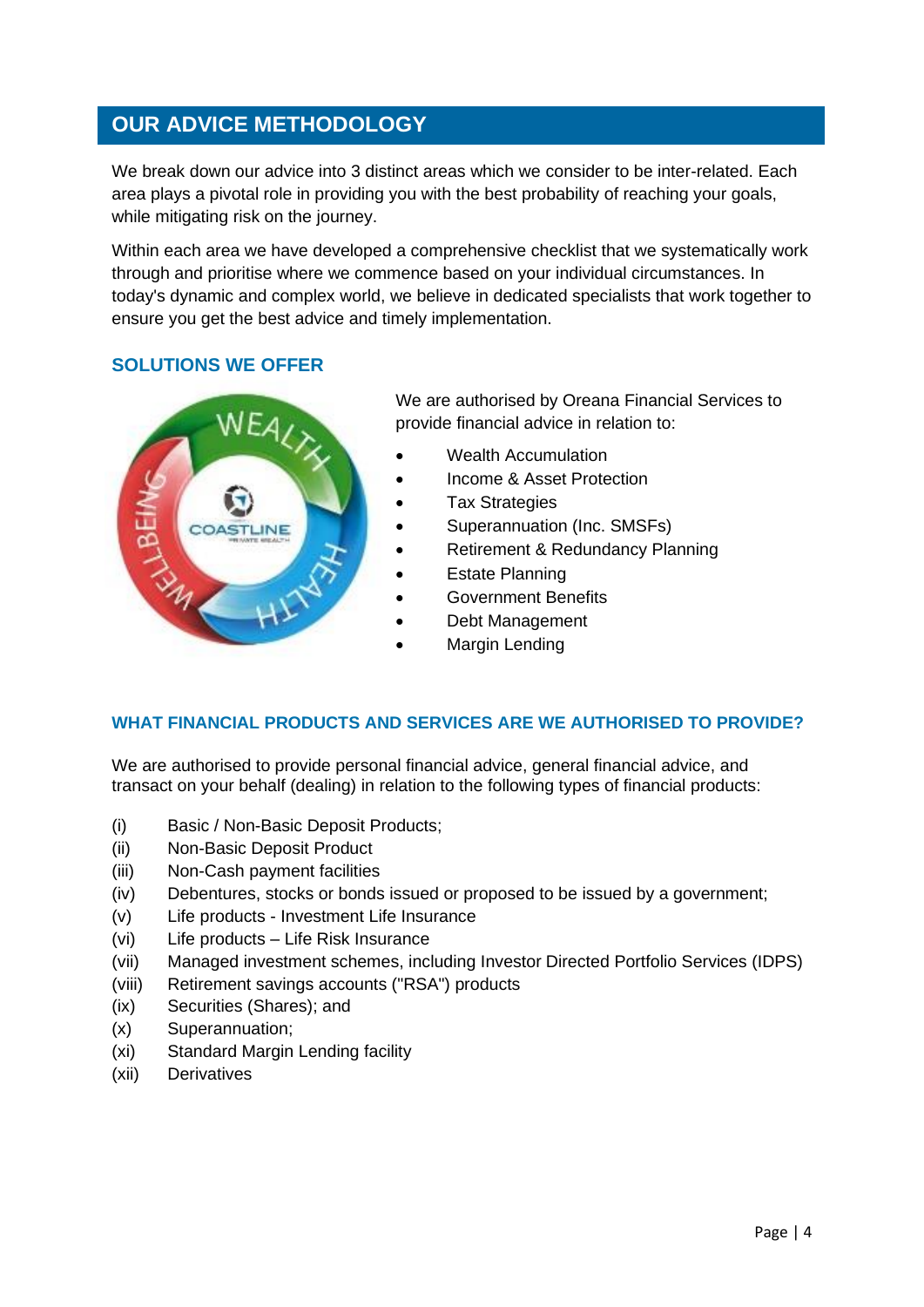## **HOW WE CHARGE FOR OUR SERVICES**

All fees and commissions are inclusive of GST and the fees could be greater than those disclosed below in complex cases. In these instances, we will inform you of the exact fee payable promptly in writing.

| <b>Type of advice</b>                                                                                                                                      | Fee charged                                                                                                                                                                                                                                                                                                                                                                                                                          |
|------------------------------------------------------------------------------------------------------------------------------------------------------------|--------------------------------------------------------------------------------------------------------------------------------------------------------------------------------------------------------------------------------------------------------------------------------------------------------------------------------------------------------------------------------------------------------------------------------------|
| <b>Initial</b><br>consultation                                                                                                                             | We will invest our time getting to know you at no cost.                                                                                                                                                                                                                                                                                                                                                                              |
| <b>Initial advice</b><br>(Advice preparation<br>and<br>Implementation)<br>These fees can be<br>separated upon<br>request.                                  | Fees may range from \$1,100- \$15,000 and will vary depending on time<br>and the level of complexity of your personal situation.<br>The initial advice fee compromises of two components:<br>An Advice preparation fee - charged for the preparation for a written<br>Statement of Advice incorporating our recommendations.<br>An implementation fee - charged for implementing the Advice provided.                                |
| <b>Ongoing advice</b><br>The Ongoing<br>Advice fee will be<br>based on the level<br>of service needed,<br>time and<br>complexity of the<br>ongoing advice. | A fixed dollar amount up to \$15,000 p.a.<br>Or<br>Up to 1.10% per annum based on the total amount under advice.<br>For example, for an investment valued at \$100,000 the maximum<br>ongoing fee would be \$1,100 p.a.<br>In some circumstances where I receive an initial commission and/or<br>ongoing commission amount, I may rebate all or part of the<br>implementation and/or placement fee and/or ongoing advice service fee |
| Ad hoc advice                                                                                                                                              | to you.<br>The fees for the provision of ad hoc advice not covered by an Ongoing<br>Service arrangement will be charged on an hourly basis at a rate of \$330.                                                                                                                                                                                                                                                                       |
| <b>Insurance</b><br>products                                                                                                                               | Unless you have agreed to a fee for advice arrangement, we may receive<br>commissions for our initial and ongoing services to you when assisting<br>you with personal insurance.<br>Initial commission range between 0% and 66% and the ongoing<br>commission range between 0% and 30% of the annual premium and is<br>paid by the insurance product issuer.                                                                         |
| <b>Stamping fees</b>                                                                                                                                       | Where we receive stamping fees from issuer companies for raising<br>capital or debt on behalf of that company, we will offset this payment<br>against the cost of our advice to you.                                                                                                                                                                                                                                                 |